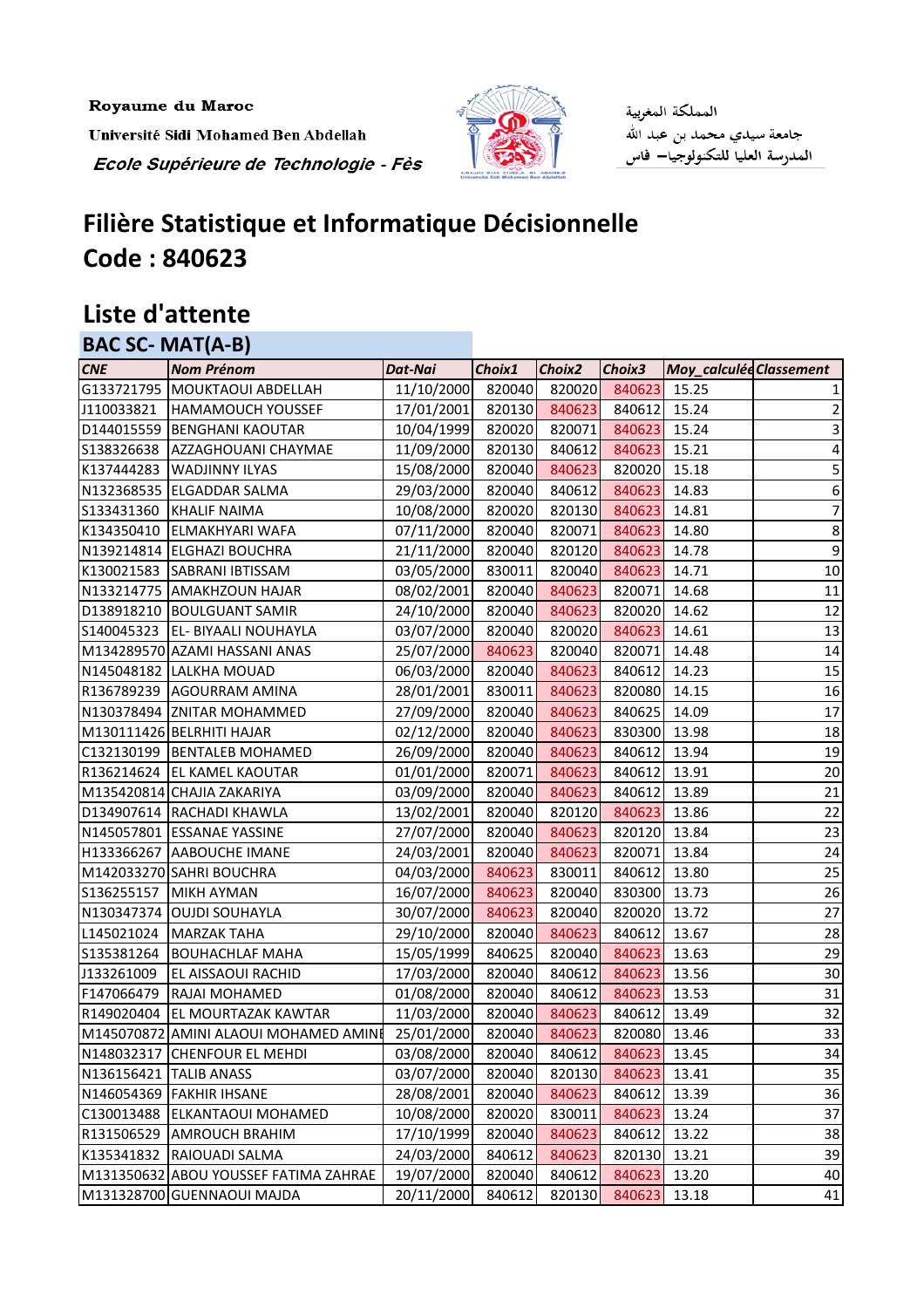|                        | M133141657 CHANANE YOUSSEF        | 25/01/2001 | 840623 | 830011 | 840612 13.11 |       | 42 |
|------------------------|-----------------------------------|------------|--------|--------|--------------|-------|----|
|                        | F139205810 AIT BOUMLIK RADIA      | 12/03/2001 | 840623 | 820040 | 840625 13.05 |       | 43 |
|                        | M133354982 EL ABDI MAJDA          | 02/06/2000 | 840625 | 830300 | 840623       | 13.05 | 44 |
|                        | N136305443 HASSAK BOUCHRA         | 01/08/2000 | 840623 | 820130 | 820040 13.04 |       | 45 |
|                        | N134364994 EL OUGLI OUSSAMA       | 04/10/2000 | 820040 | 840623 | 820120       | 12.99 | 46 |
|                        | M148010400 BENAISSI AMINA         | 29/01/2000 | 840612 | 820040 | 840623       | 12.98 | 47 |
|                        | N132372477 BOUROUIS SAFAA         | 21/12/2000 | 840612 | 820040 | 840623       | 12.97 | 48 |
|                        | M132439584 EL HADIOUI AYOUB       | 20/09/2000 | 830011 | 840623 | 840612       | 12.94 | 49 |
|                        | M132521627 FADILI YASSINE         | 23/01/2000 | 840623 | 820020 | 820130       | 12.84 | 50 |
|                        | N140010705 HABOUZA NOUHAYLA       | 03/06/2000 | 820040 | 840623 | 840612       | 12.84 | 51 |
|                        | M137188870 SAMJOUNI ASMAE         | 07/06/2001 | 840623 | 830011 | 840612       | 12.80 | 52 |
|                        | A133006806 BAKRIM AYOUB           | 23/05/2000 | 820040 | 840612 | 840623       | 12.74 | 53 |
|                        | D134051858  BELHOUSSAINE ISMAIL   | 16/09/2000 | 820040 | 840612 | 840623       | 12.71 | 54 |
|                        | M132413717 OUTANA MOHAMED-AMINE   | 19/05/2000 | 820020 | 820130 | 840623       | 12.70 | 55 |
|                        | N146005289 BOUSSOUGHI NAHID BASMA | 12/01/2001 | 840623 | 820040 | 820020       | 12.67 | 56 |
|                        | D139186051 EL MATAL MOHAMED       | 13/11/2000 | 820040 | 840623 | 820130       | 12.58 | 57 |
|                        | M132371797 SABANE MOHAMED         | 24/10/2000 | 820020 | 820130 | 840623       | 12.58 | 58 |
| R133765188             | <b>SERRHINI OUMAYMA</b>           | 24/07/2000 | 840623 | 830011 | 820040       | 12.55 | 59 |
| S136205715             | LOUEDZIANE MAYSSAE                | 24/06/2000 | 830011 | 840623 | 820080       | 12.48 | 60 |
|                        | D133769256   MACHKOUR HAMZA       | 26/09/1997 | 820040 | 820020 | 840623       | 12.48 | 61 |
|                        | N141016719 OUAZZANI TOUHAMI HAMZA | 11/12/2001 | 820040 | 840623 | 830300       | 12.45 | 62 |
| E142035340             | <b>BENDRISS OUSSAMA</b>           | 22/07/1999 | 820040 | 840623 | 840612       | 12.43 | 63 |
| J132175594             | <b>SAHRAOUI AMINE</b>             | 30/04/2001 | 820040 | 840612 | 840623       | 12.43 | 64 |
| H134379027             | <b>ERRHIOUI ASMAE</b>             | 02/06/2000 | 820040 | 840623 | 830011       | 12.40 | 65 |
| N132197797             | <b>BOUHLALA ARIJ</b>              | 19/04/2001 | 820080 | 840623 | 820071       | 12.36 | 66 |
| H136095823             | <b>ARFAOUI MANAL</b>              | 02/03/2001 | 820040 | 820130 | 840623       | 12.32 | 67 |
| S138329865             | <b>ZOUHRI EL MEHDI</b>            | 03/12/1999 | 820080 | 820071 | 840623       | 12.21 | 68 |
| S138423482             | <b>AZZOUZI MAHER</b>              | 09/06/2001 | 820040 | 840623 | 820120       | 12.19 | 69 |
|                        | M130215397 JABBAHI KHALIL         | 29/04/2000 | 820040 | 840612 | 840623       | 12.15 | 70 |
| J136297086             | <b>BELAHNAOUI FATIHA</b>          | 05/01/1999 | 820080 | 840623 | 840612       | 12.11 | 71 |
|                        | M136327867 MDARHRI OTHMANE        | 02/09/2000 | 820040 | 840612 | 840623       | 12.03 | 72 |
|                        | R130274352 JJAOUNY YOUSSEF        | 03/04/2000 | 820120 | 840625 | 840623 11.94 |       | 73 |
| F139107964             | <b>HERAGUA MOHAMED</b>            | 05/11/2000 | 820040 | 840612 | 840623       | 11.89 | 74 |
| C133119545             | <b>HADDOUCHE MOHAMED</b>          | 08/09/1999 | 820120 | 840612 | 840623       | 11.88 | 75 |
| D132766114             | <b>OURBAA YOUSEF</b>              | 13/03/2001 | 830011 | 820120 | 840623       | 11.86 | 76 |
| N145012036             | <b>HAL HOUSSINE LOUAY</b>         | 23/03/1999 | 820040 | 840623 | 820120       | 11.80 | 77 |
| D131665114  BIAD FOUAD |                                   | 01/08/2000 | 820020 | 820040 | 840623       | 11.79 | 78 |
| D137845891             | <b>AIT-MLOUK OMAR</b>             | 20/08/2000 | 820040 | 840623 | 820010       | 11.74 | 79 |
| L134240615             | JABIR SOMAYA                      | 27/04/2001 | 820040 | 840623 | 820080       | 11.72 | 80 |
| P110134367             | <b>CHAQQOUR NADIR</b>             | 18/03/2001 | 820040 | 840612 | 840623       | 11.71 | 81 |
| F135211167             | NAZIH ABDERRAHMANE                | 13/11/1999 | 840623 | 820040 | 820080       | 11.59 | 82 |
|                        | M133188875 BALLOUT MOHAMED        | 14/03/2000 | 820040 | 820020 | 840623       | 11.59 | 83 |
|                        | M139318930 EL MANSOURI WISSAL     | 15/02/2001 | 840612 | 840623 | 830011       | 11.58 | 84 |
|                        | H136201369 NAJMI ILYASS           | 13/07/2000 | 830300 | 840623 | 820040       | 11.57 | 85 |
| N137304960             | <b>SEKHSOUKHI MEHDI</b>           | 10/01/2001 | 820040 | 840623 | 840612       | 11.53 | 86 |
| R136302195             | <b>BOUJIR MAHMOUD</b>             | 04/02/2000 | 830011 | 840623 | 820120       | 11.49 | 87 |
| C134094997             | <b>ERRAMI AHMED</b>               | 20/02/1999 | 820040 | 840623 | 820020       | 11.48 | 88 |
| D136347407             | <b>EZOUINE ABDELMOGHIT</b>        | 26/07/2000 | 820040 | 840612 | 840623       | 11.37 | 89 |
| K138393981             | <b>NADIFI MERIEM</b>              | 24/08/2000 | 840623 | 820120 | 840625       | 11.35 | 90 |
| L130277045             | <b>RAJI ZAKARYA</b>               | 17/08/1999 | 820020 | 820130 | 840623       | 11.34 | 91 |
| N136170094             | <b>EL HOUARI IMANE</b>            | 24/10/2000 | 840625 | 820040 | 840623       | 11.29 | 92 |
| N130185830             | <b>TAZARNI DOUAA</b>              | 07/07/1999 | 820040 | 840612 | 840623       | 11.28 | 93 |
| L131214305             | LEBKHACHI KHAOULA                 | 26/03/1999 | 840623 | 820120 | 820130       | 11.21 | 94 |
| D136577940             | MENFALOUTI MOHAMED                | 05/04/2000 | 820040 | 840623 | 820020       | 11.19 | 95 |
| J139097753             | CHIKAR ABDERRAHMANE               | 10/05/2000 | 840623 | 820040 | 840625       | 11.17 | 96 |
|                        | M130078763 LAMRANI INES           | 02/02/2000 | 820040 | 840623 | 840612       | 11.13 | 97 |
|                        |                                   |            |        |        |              |       |    |